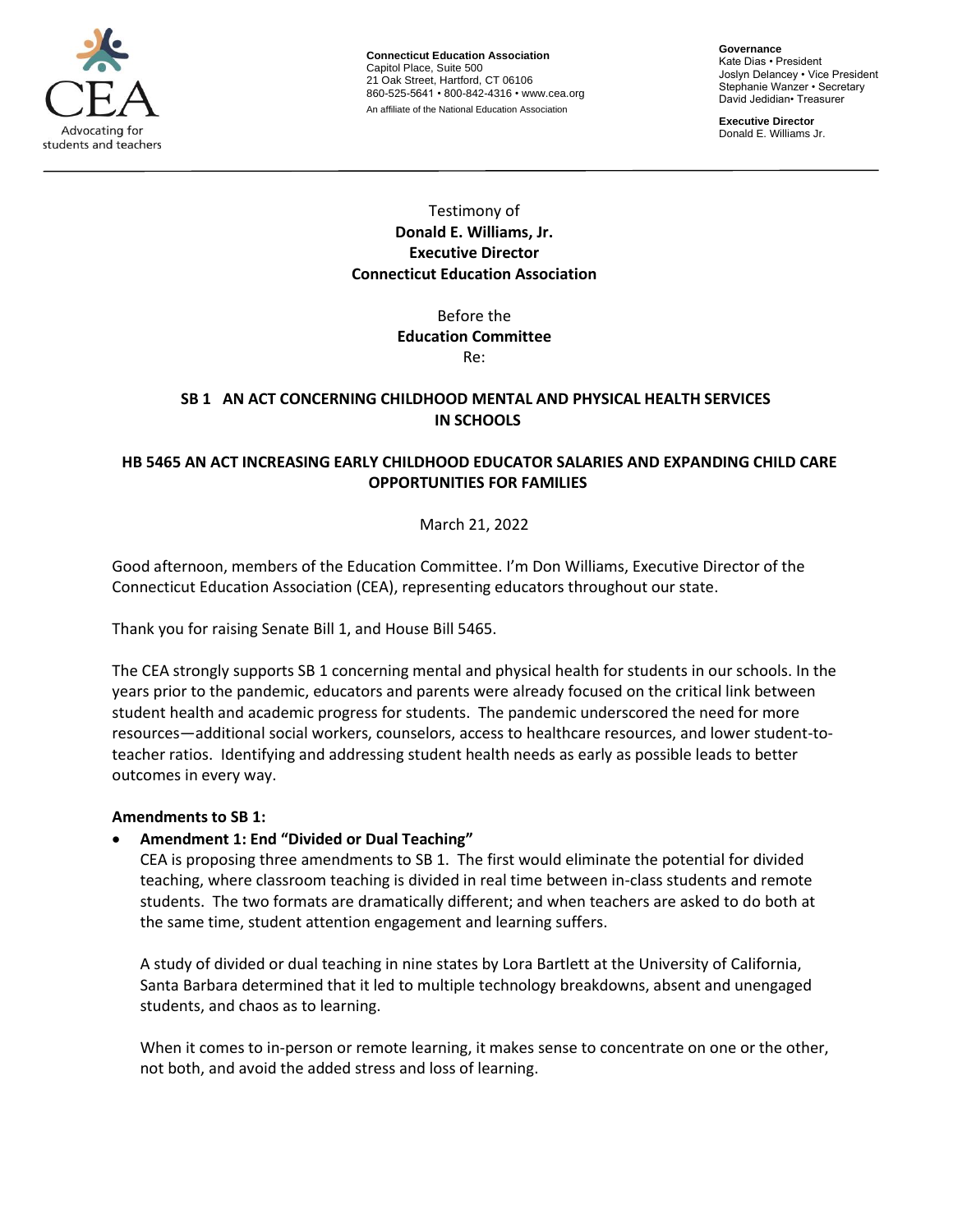• **Amendment 2: Encourage Common Core Flexibility and Play-Based Learning in Elementary School** CEA is also recommending an amendment that encourages play-based learning in elementary school. Curriculum changes have increasingly treated elementary school students as if they are best suited for complex subject matters and standardized test learning. In the process, we've seen increased stress and behavioral problems at this level.

Play-based learning is essential to self-regulation and executive function, which are in turn critical for academic and life success. We need greater flexibility in how the Common Core is taught in elementary school to take into account basic facts regarding child development and the need to learn through play.

CEA recommends that the committee incorporate ideas in similar legislation in Illinois and Oklahoma, as well as activities discussed by the Center on the Developing Child at Harvard University at the following link:

[https://developingchild.harvard.edu/resources/activities-guide-enhancing-and-practicing-executive](https://developingchild.harvard.edu/resources/activities-guide-enhancing-and-practicing-executive-function-skills-with-children-from-infancy-to-adolescence/)[function-skills-with-children-from-infancy-to-adolescence/](https://developingchild.harvard.edu/resources/activities-guide-enhancing-and-practicing-executive-function-skills-with-children-from-infancy-to-adolescence/)

#### **Amendment to HB 5465:**

• **Amendment 3: Raise the Kindergarten Start Age to 5 (like other states) and Increase the Number of Pre-School Spaces**

Regarding HB 5465, CEA recommends that the state commit to expanding the number of pre-school spaces in school readiness programs throughout the state in concert with bringing Connecticut into line with other states as to the kindergarten start age.

It does not make sense for Connecticut to be an outlier among states. Connecticut allows children to start kindergarten at the youngest age, four and a half. No other state permits placing so many four-year-old children into what has become a more academically pressurized experience. Age makes a huge difference in elementary school, and some studies have linked a younger start age for children in kindergarten with increasing the likelihood of Attention Deficit Hyperactivity Disorder.

At the same time, families must not be disadvantaged with limited access to free or affordable childcare. That's why linking these two developmentally appropriate goals makes sense. Our amendment would require that the state increase the number of spaces for pre-school programs to accommodate the number of four-and-a-half-year-old children who would in the future enter school at age five.

Thank you for your consideration of these additions to SB1 and HB 5465.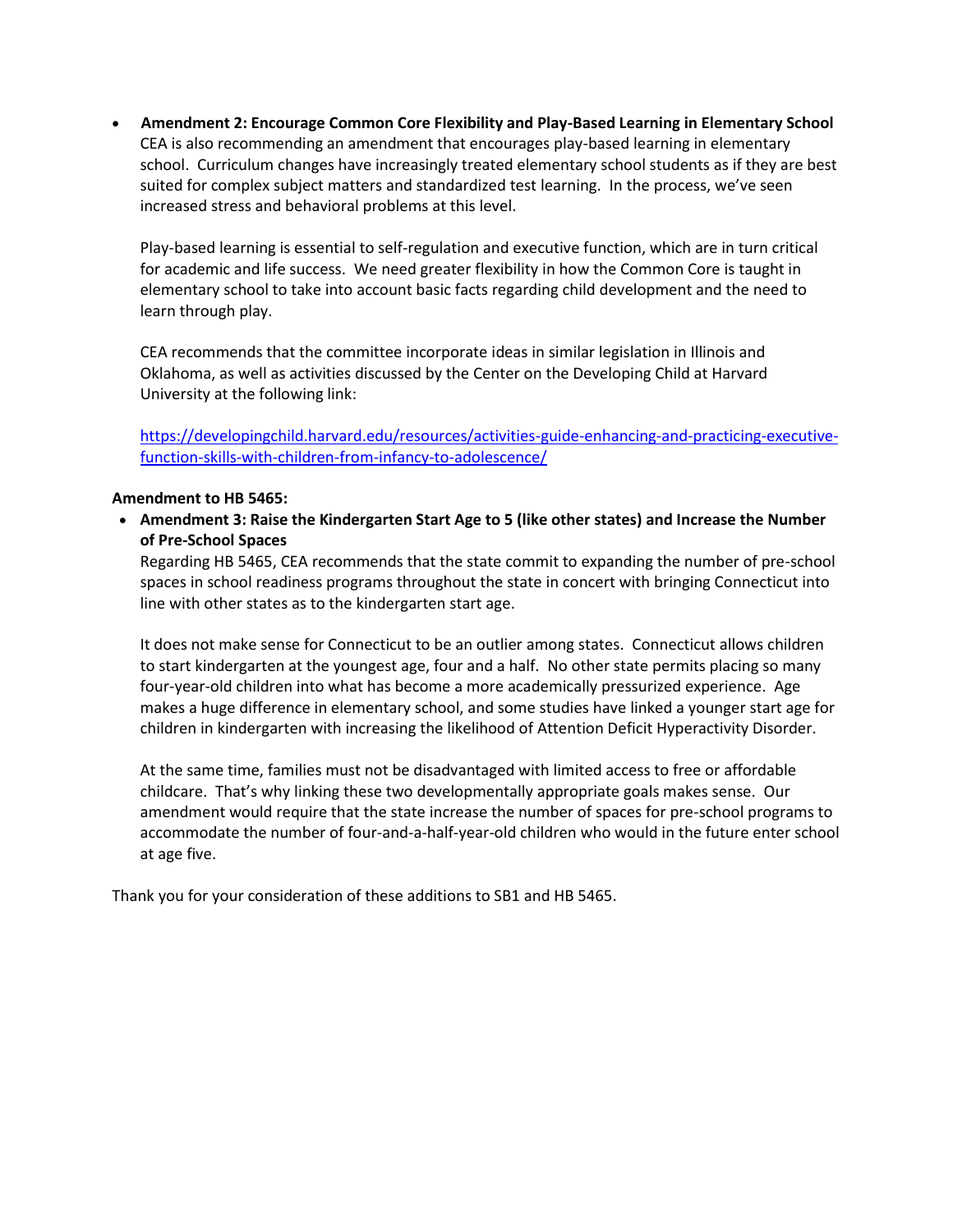### **Amendment 1: Prohibition and Advisement Against Dual-Instruction**

• Prohibits the delivery of instruction simultaneously to in-person and remote students.

### Sec. 501 (NEW)

- a. Notwithstanding any provision in Title 10 of the general statutes, the delivery of instruction by a local or regional board of education simultaneously to remote or virtual and in-person students by a single teacher is prohibited.
- b. Any guidance or standards for virtual or remote instruction developed by the State Department of Education or approved by the State Board of Education shall advise that the delivery of instruction simultaneously to remote and in-person students by a single teacher is strongly discouraged based on the potential negative impact on students in either setting.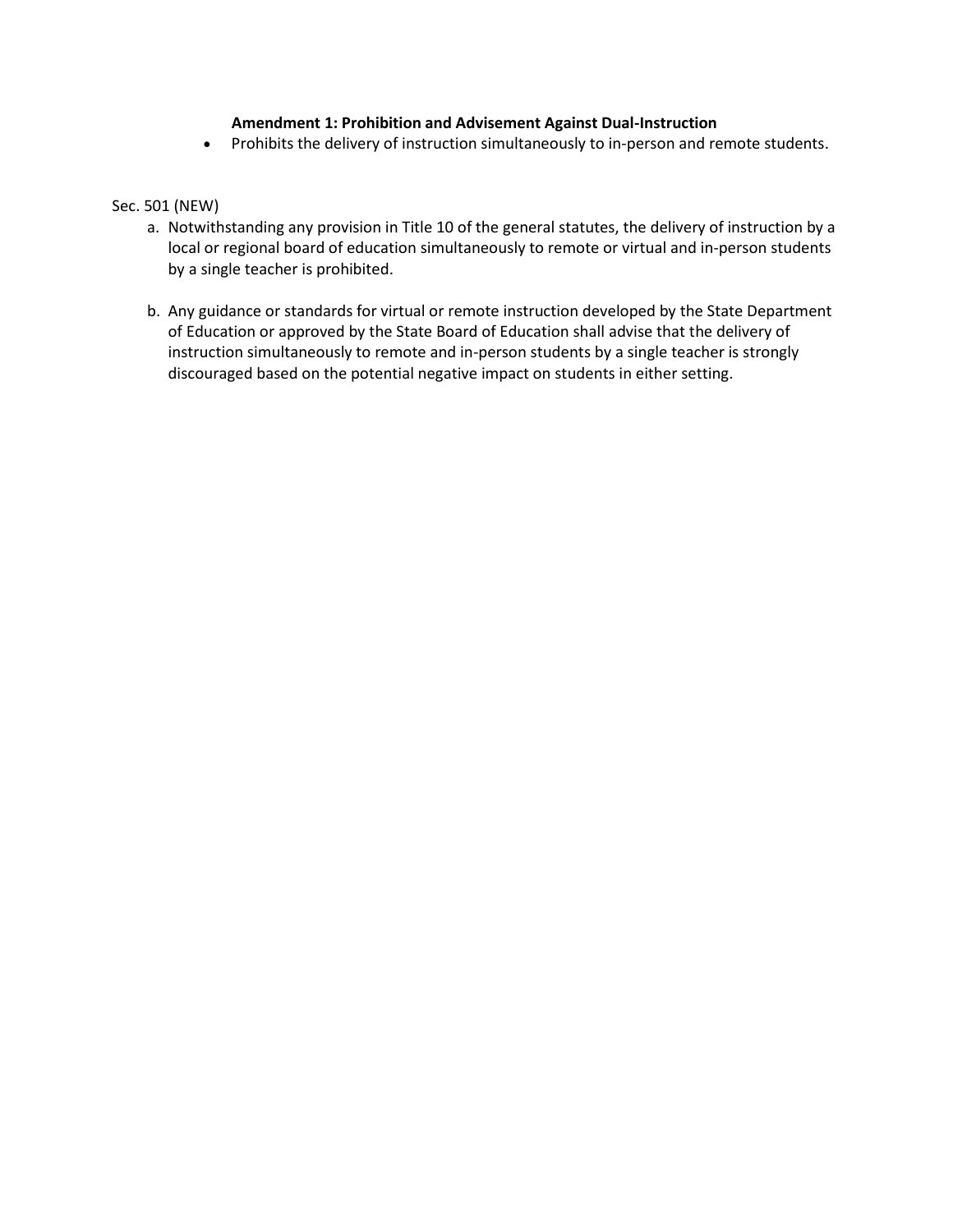# **Amendment 2: Elementary School Play-Based Learning Amendment**

• Requires play based learning for at least 30 minutes per day in elementary schools.

Based on Illinois's 2021 "Right to Play" law and Oklahoma's "Play-Based" legislation.

### Illinois

[https://chicago.suntimes.com/education/2021/9/16/22678471/cps-illinois-school-recess-mandate](https://chicago.suntimes.com/education/2021/9/16/22678471/cps-illinois-school-recess-mandate-right-to-play-pritzker-minutes)[right-to-play-pritzker-minutes](https://chicago.suntimes.com/education/2021/9/16/22678471/cps-illinois-school-recess-mandate-right-to-play-pritzker-minutes)). 

Bill Text: <https://www.ilga.gov/legislation/publicacts/102/PDF/102-0357.pdf>

# Oklahoma

[https://www.normantranscript.com/news/rosecrants-oklahoma-play-to-learn-act-signed-into-law-by](https://www.normantranscript.com/news/rosecrants-oklahoma-play-to-learn-act-signed-into-law-by-governor/article_24aac90c-ba8b-11eb-bd04-9fcc372d6349.html)[governor/article\\_24aac90c-ba8b-11eb-bd04-9fcc372d6349.html](https://www.normantranscript.com/news/rosecrants-oklahoma-play-to-learn-act-signed-into-law-by-governor/article_24aac90c-ba8b-11eb-bd04-9fcc372d6349.html) Bill Text: [https://capitolcorner.org/wp-content/uploads/2021/03/HB1569\\_HFLR.pdf](https://capitolcorner.org/wp-content/uploads/2021/03/HB1569_HFLR.pdf)

## Sec. 501 (NEW)

(a) As used in this section:

- 1. "Child-directed" means interaction in which the child is helped to direct and lead the play in any way the child wishes, unless there is harmful or destructive activity;
- 2. "Play-based learning" means any learning activities that are performed by a child for selfamusement that have behavioral, social and psychomotor rewards. Play-based learning may be structured to promote activities that are child-directed, joyful and spontaneous whereby the rewards come from within the individual child;
- 3. "Electronic mobile device" has the same meaning as used in 10-222d
- 4. "Electronic communication" has the same meaning as used in 10-222d

(b) Each local and regional boards of education shall provide daily time for supervised, child-directed play-based learning for all students in kindergarten through grade 5. Play time must allow child-directed play, but shall not include the use of electronic mobile devices or electronic communication as defined in 10-222d of the general statutes. Schools shall implement a preference for the provision of play time outdoors, but may hold play time indoors. Time spent dressing or undressing for outdoor play time, or for recess, shall not count towards the daily time for play.

(c) Play-based learning shall not count as a course of physical education that fulfills the requirements of Section 10-16b of the general statutes, nor shall time spent in a course of physical education count towards the daily time for play.

(d) Play-based learning shall be considered hours of actual school work for the purposes of Section 10- 16 of the general statutes. For any school day 5 hours or longer in length, the total time allotted for play for students in kindergarten through grade 5 must be at least 30 minutes. For any school day less than 5 hours in length, the total time allotted for play-based learning each school day must be at least onetenth of a day of attendance for the student. Play-based learning may be divided into periods of at least 15 consecutive minutes in length.

(e) For students with disabilities, play-based learning shall comply with a student's applicable individualized education program (IEP) or federal Section 504 plan.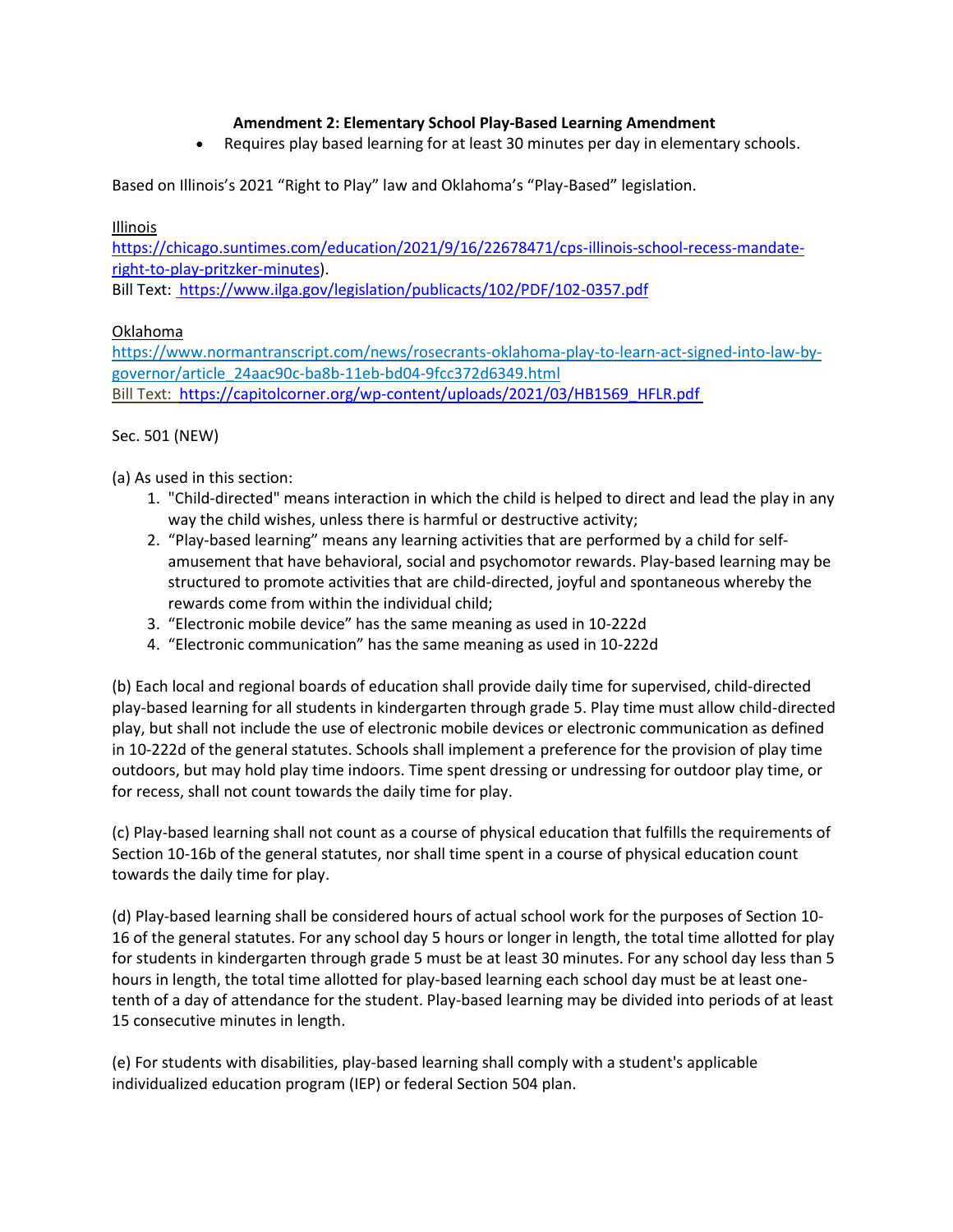(f) Local and regional boards of education shall prohibit the withholding of play-based learning as a disciplinary or punitive action, except when a student's participation in play-based learning poses an imminent safety risk to the child or other children.

(g) Participation in professional development designed to help teachers promote play-based learning shall count toward professional development required pursuant to section 10-148a of the general statutes.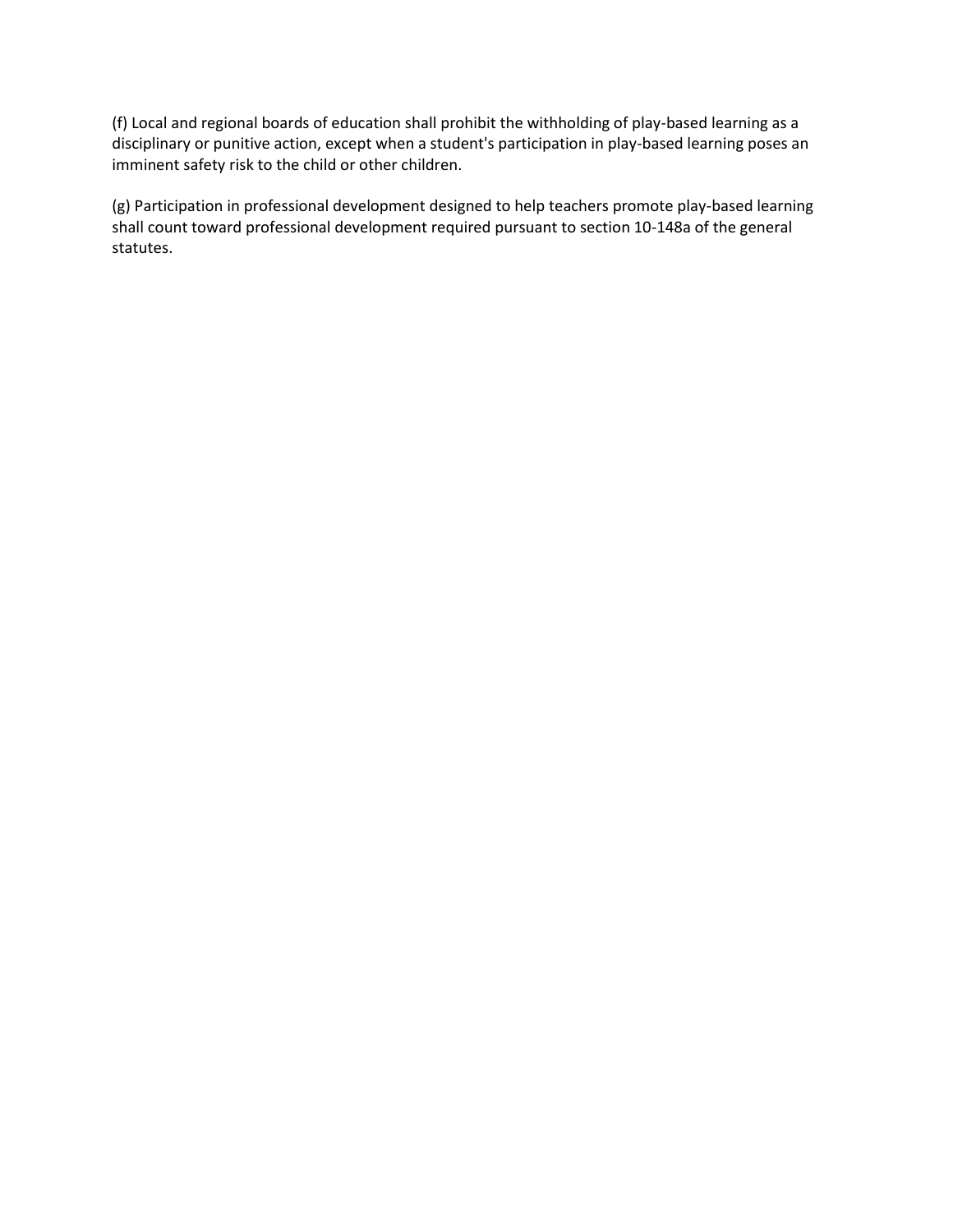#### **Amendment 3: Kindergarten Start-Age**

- $\Rightarrow$  Amends Sec. 12 of SB1 by including in the Office of Early Childhood's proposal for a needs assessment estimates for moving the kindergarten start-age to 5 years old by September 1 in 2026.
- $\Rightarrow$  Phases in raising the Kindergarten start age by requiring children to be 5 years old by November 1, 2025 and then September 1, 2026.

Strike section 12 of SB 1 in its entirety and substitute the following thereof: Sec. 12. (NEW) (*Effective July 1, 2022*) (a) As used in this section:

- (1) "School readiness program" has the same meaning as provided in section 10-16p of the general statutes, as amended by this act; and
- (2) "Competitive municipality" means, for the fiscal year ending June 30, 2024, a municipality that is among the lowest fifty municipalities when ranked by wealth, as determined by the Commissioner of Early Childhood, and for the fiscal year ending June 30, 2025, a municipality that is among the lowest one hundred municipalities when ranked by wealth, as determined by the commissioner.

(b) For the fiscal year ending July 1, 2023, and each fiscal year thereafter, the Commissioner of Early Childhood shall coordinate with local and regional school readiness councils to conduct needs assessments for infant, toddler and preschool spaces in school readiness programs throughout the state, and for amending the kindergarten start date for children who reach age five from on or before the first day of January to on or before the first day of November by 2025 and the first day of September by 2026. The commissioner shall use the results of such needs assessments to increase or adjust the number of infant, toddler and preschool spaces in school readiness programs to meet the need or demand of each community and to provide grants under section 10-16p of the general statutes, as amended by this act, in accordance with subsections (c) to (e), inclusive, of this section.

(c) For the fiscal year ending June 30, 2024, the commissioner shall increase or adjust the number of infant, toddler and preschool spaces, in accordance with the needs assessments conducted pursuant to subsection (b) of this section, in priority school districts, as described in section 10-266p of the general statutes. The commissioner shall provide grants under section 10-16p of the general statutes, as amended by this act, to accomplish such increase or adjustment in such spaces.

(d) For the fiscal years ending June 30, 2025, and June 30, 2026, the commissioner shall increase or adjust the number of infant, toddler and preschool spaces, in accordance with the needs assessments conducted pursuant to subsection (b) of this section, in competitive municipalities. The commissioner shall provide grants under section 10-16p of the general statutes, as amended by this act, to accomplish such increase or adjustment in such spaces.

(e) For the fiscal year ending June 30, 2027, and each fiscal year thereafter, the commissioner shall increase or adjust the number of infant, toddler and preschool spaces, in accordance with the needs assessments conducted pursuant to subsection (b) of this section, for each community throughout the state. The commissioner shall provide grants under section 10-16p of the general statutes, as amended by this act, to accomplish such increase or adjustment in such spaces.